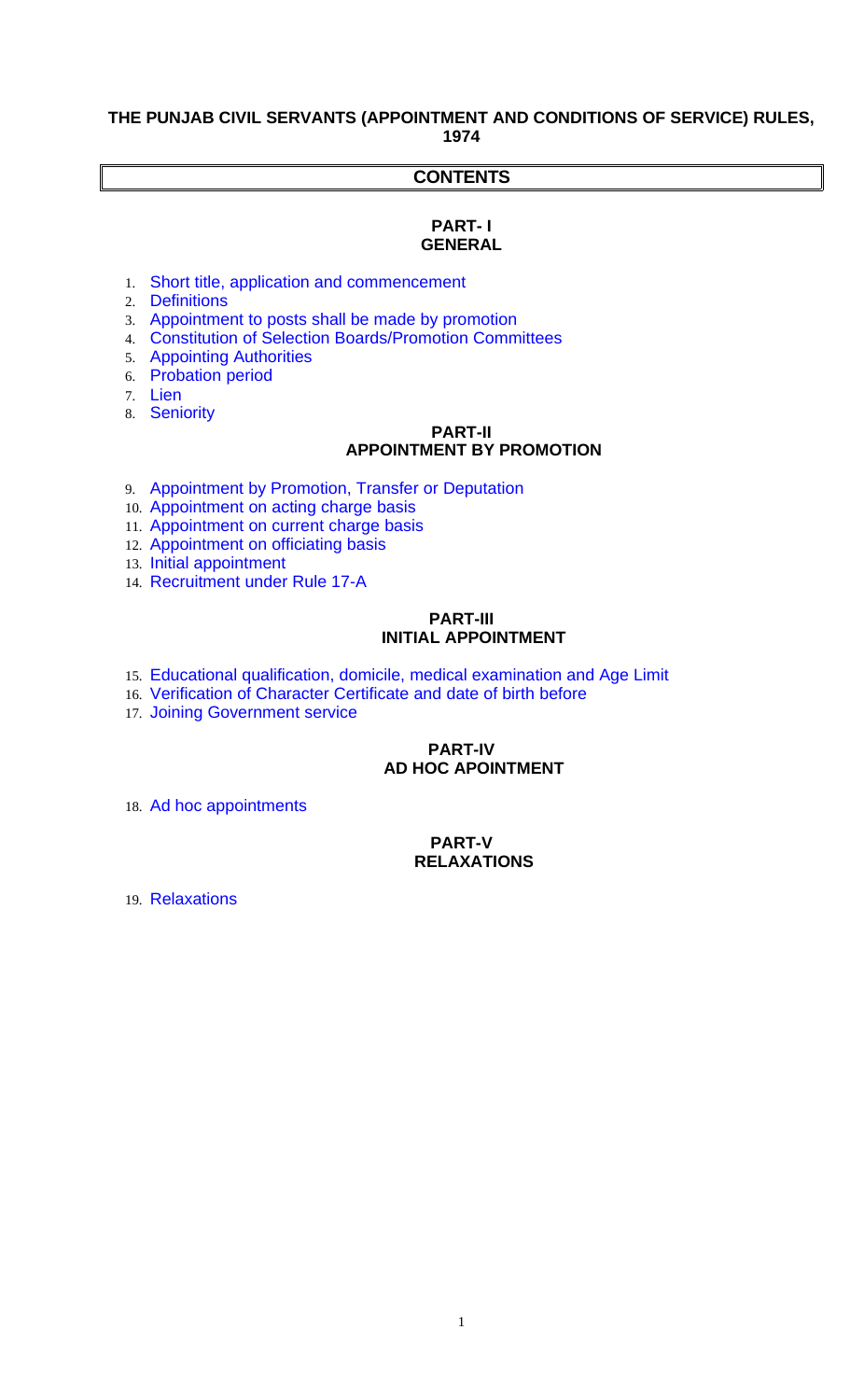#### **TEXT**

#### **GOVERNMENT OF THE PUNJAB SERVICES, GENERAL ADMINISTRATION AND INFORMATION DEPARTMENT NOTIFICATION**

*[4th August, 1974]*

No. SOR-III-1-5/74 – In exercise of the powers conferred by Section 23 of the Punjab Civil Servants Act, 1974, the Governor of the Punjab is pleased to make the following rules, namely:-

### **THE PUNJAB CIVIL SERVANTS (APPOINTMENT AND CONDITIONS OF SERVICE) RULES, 1974**

### **PART I – GENERAL**

<span id="page-1-2"></span>1. (1) These rules may be called the Punjab Civil Servants (Appointment & Conditions of Service) Rules, 1974**.**

- (2) They shall come into force at once.
- <span id="page-1-1"></span>(3) They shall apply to all civil servants.

2. **Definitions**.– (1) In these rules, unless the context otherwise requires, the following expressions shall have the meanings hereby respectively assigned to them, that is to say:

- (a) "All-Pakistan Unified Grades" has the same meaning as in All Pakistan Services (Change in Nomenclature) Rules, 1973;
- (b) "Appointing Authority" in relation to a post means the person authorized under rule 6 to make appointment to the post;
- (c) "Autonomous or Semi-autonomous Organization" means an organization set up under a law by the Government as a unit separate from the formal departmental organization;
- (d) "Board" means a Selection Board and includes a Provincial Selection Board;
- (e) "Commission" means the Punjab Public Service Commission;
- $(f)$ "Committee" means a Departmental Promotion Committee or a Selection Committee;
- (g) "Department has the same meaning as in the Punjab Government Rules of Business, 1974;
- (h) "Functional Unit means a group of posts or a part of such group sanctioned as a separate unit in or under a Department;
- (i) "Grade" has the same meaning as in the Punjab Civil Servants (Change in Nomenclature of Services and Abolition of Classes) Rules, 1974; and
- (j) "Post" means a post in connection with the affairs of the Province.

(2) Words and expressions used but not defined shall bear the same meanings as they bear in the Punjab Civil Servants Act, 1974.

<span id="page-1-0"></span>3. (1) Appointment to posts shall be made by promotion, transfer or initial recruitment, as may be prescribed by the Government in relation to the posts in a grade from time to time:

[2](#page-9-1)Provided that where as a result of retrenchment in, or re-organization of a Government Department/office or an Autonomous or Semi-Autonomous Organization set up by the Government, certain posts or cadres are abolished and Government decides, by a special order, to absorb persons rendered surplus in consequence thereof, such persons may be absorbed against such posts in such manner and on such terms and conditions as may be determined by the Government;

<sup>[3](#page-9-2)</sup>Provided further that absorption shall be made on the recommendation of: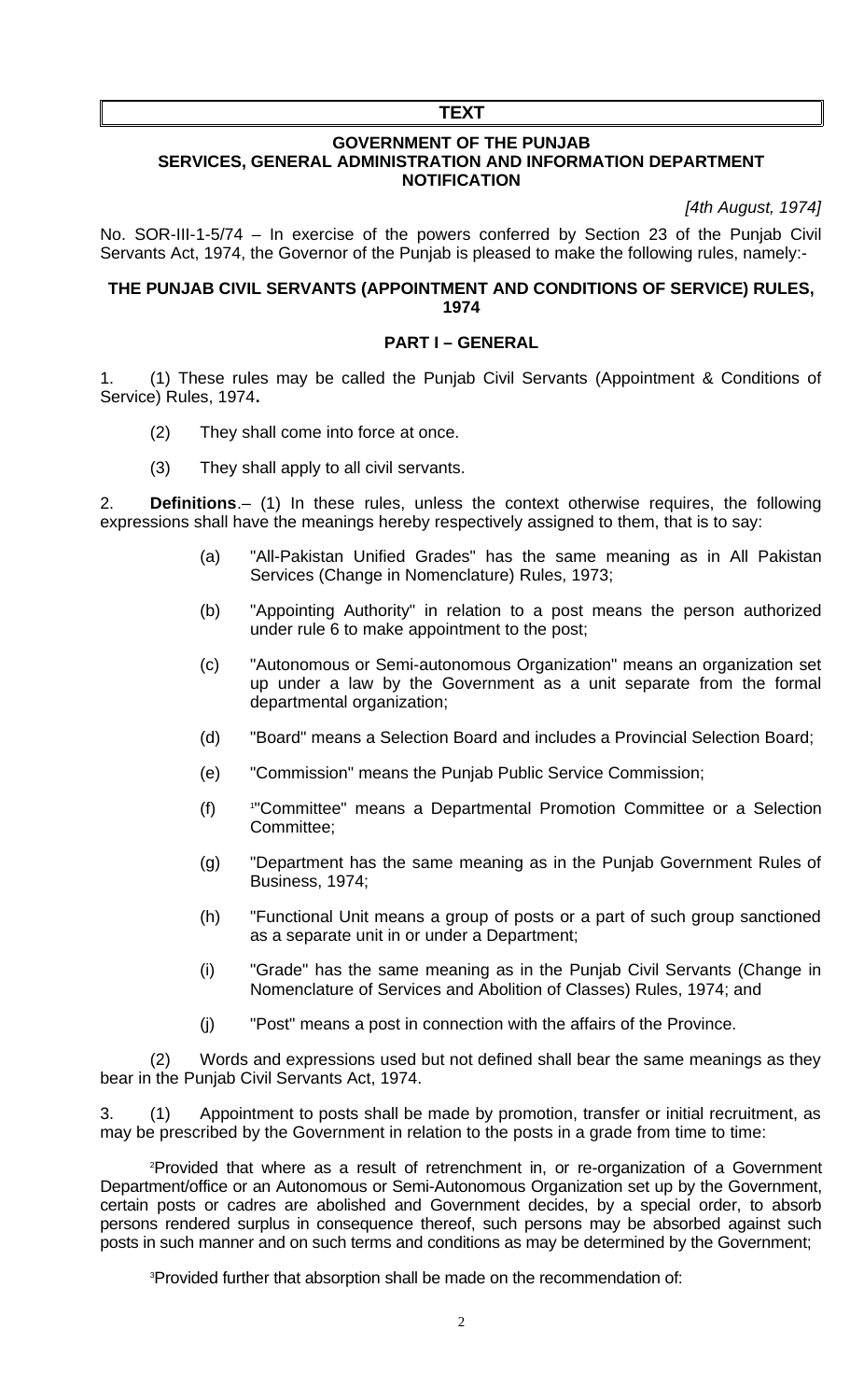- a) the Commission, for all posts in and above BS-16 and such other posts in BS-11 to 15, initial recruitment to which is notified by the Government to be made on the recommendation of the Commission; and
- b) the Committee constituted by the Chief Minister or an officer authorized by him in that behalf, for all other posts.

Provided further that for purposes of seniority, persons absorbed as above shall be treated as having been appointed by initial recruitment with effect from the date they take over charge in the absorbing functional unit/cadre.

[4](#page-9-3)Provided further that where no equivalent post is available, he may be offered a lower post in such manner and subject to such conditions, as may be prescribed and where such civil servant is appointed to a lower post, the pay being drawn by him in the higher post immediately preceding his appointment to a lower post shall remain protected.

Appointments by promotion or transfer shall be made in accordance with Part-II and by initial recruitment in accordance with Part-III of these rules.

(3) The appointment shall be made from among such persons possessing such qualifications and fulfilling such other conditions as may be prescribed by the Government from time to time.

<span id="page-2-1"></span>[5](#page-9-4)4. (1) The Government may constitute such Selection Boards and Selection/Promotion Committees to make selection for appointment by initial recruitment, promotion or transfer for posts, as may be specified by the Government from time to time.

(2) The composition, functions and responsibilities for such Boards and Committees and the procedure to be observed by such Boards and Committees shall be determined by the Government.

(3) The Government in relation to various posts for which a Committee and a Board have concurrent jurisdiction, shall, by general or special order, specify the post for which selection shall be made by a Committee or Board.

<span id="page-2-0"></span>5. Where an appointing authority other than the Chief Minister does not accept the recommendation of a committee or a board, it shall record reasons thereof and obtain orders of next higher authority and act accordingly.

[6](#page-9-5)6. Notwithstanding anything to the contrary contained in any service rules, the authorities competent to make appointment to various posts shall be as follows:

| Posts                 | <b>Appointing Authorities</b> |
|-----------------------|-------------------------------|
| $(i)$ BS-19 and above | <b>Chief Minister</b>         |

- (ii) BS-18 A) Chief Minister for posts included in Schedule-IV to the Punjab Government Rules of Business, 1974.
	- B) For other posts:
		- (a) Chief Secretary for a post of Deputy Secretary, District Officer and an equivalent post of the Provincial Management Service;
		- (b) Administrative Secretary for a post in a Department;
		- (c) Chairman of the Commission for a post in the Commission; and
		- (d) Chief Operating Officer of the Technical Education and Vocational Training Authority for an employee of the Government transferred to the Technical the Government transferred to the Education and Vocational Training Authority.
- (iii) BS-16 & 17 (a) Administrative Secretary for posts in the Department concerned;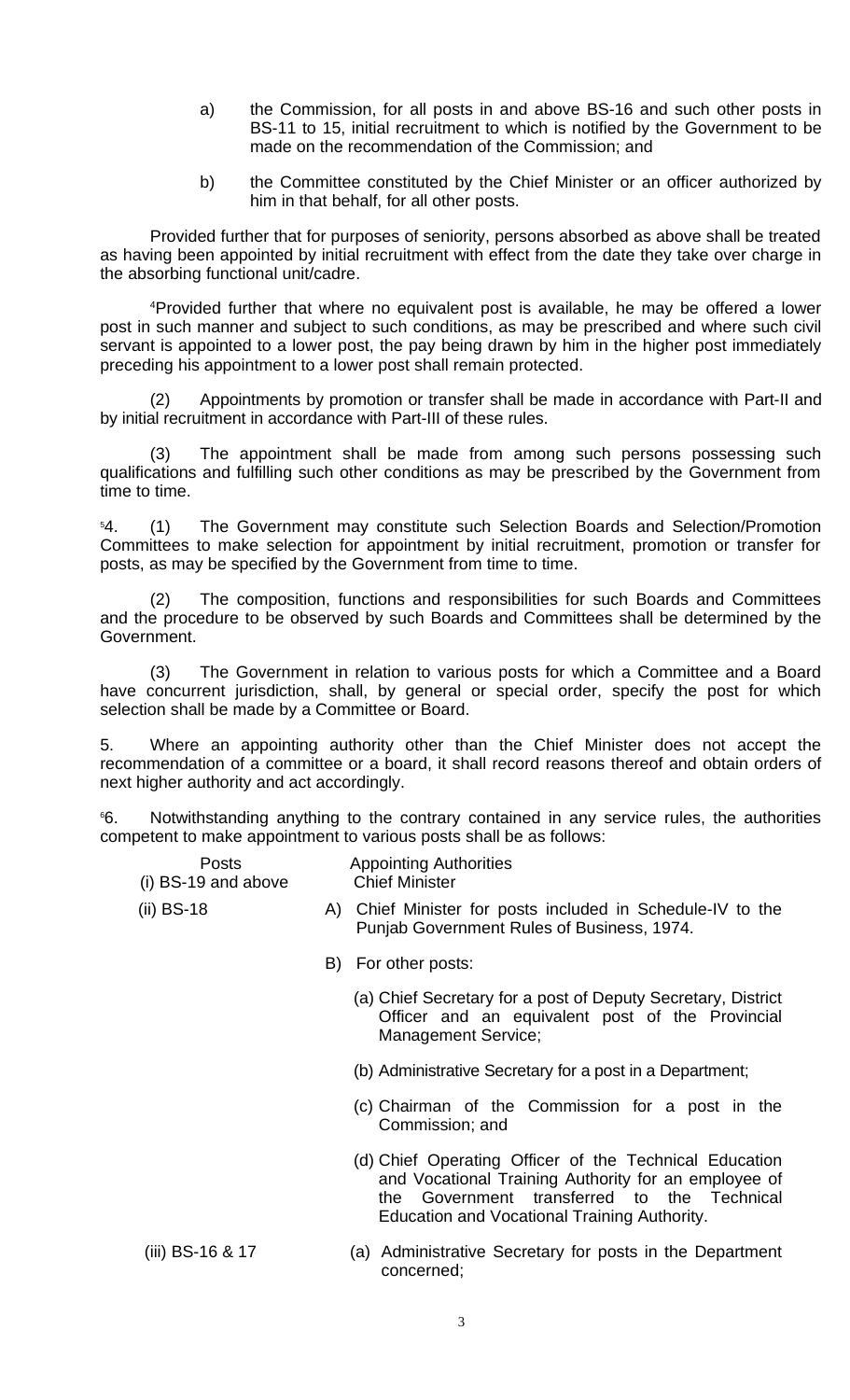- (b) Advocate General for posts in his office;
- (c) Chairman of the Commission for posts in the Commission;
- (d) Inspector General of Police for the posts of Deputy Superintendents of Police;
- (e) Chief Operating Officer of the Technical Education and Vocational Training Authority for Government employees transferred to the Technical Education and Vocational Training Authority; and
- (f)Any other authority, prescribed as appointing authority, for posts in BS-16, in the relevant service/recruitment rules.
- (iv) BS-1 to 16 Respective authorities exercising such powers immediately before the commencement of these rules or such authorities as may hereafter be empowered.

<span id="page-3-2"></span>7. (1) A person appointed to a post in a grade against a substantive vacancy shall remain on probation for a period of two years, if appointed by initial recruitment, and for a period of one year, if appointed otherwise; provided that the appointing authority may extend the period of probation by a further period not exceeding two years in all.

Explanation– Officiating service and service spent on deputation to a corresponding or a higher post may be allowed to count towards the period of probation.

(2) No person shall be confirmed in a post unless he has successfully completed such training and passed such departmental examination as may be prescribed.

(3) If no orders have been made by the day following the completion of the initial probationary period, the period of probation shall be deemed to have been extended.

(4) Subject to the provisions of sub rule (2) above, if no orders have been made by the day on which the maximum period of probation expires, the probationer shall be deemed to have been confirmed in his appointment from the date on which the period of probation was last extended or may be deemed to have been so extended.

[7](#page-9-6)Provided that in case of grant of extraordinary leave during the period of probation of two years, the name of the person will be removed from the seniority list and placed on a static list with no claim to promotion, seniority or confirmation for the period he remained on EOL.

(5) A probationer, who has satisfactorily completed his period of probation against a substantive vacancy, shall be confirmed with effect from the date of his continuous appointment in such a vacancy:

Provided that where the period of his probation has been extended under the provisions of sub rule (1) of this rule, the date of confirmation shall, subject to the other provisions of this rule, be the date on which the period of a probation was last extended.

<span id="page-3-1"></span>[8](#page-9-7)7-A. **Lien**.– Notwithstanding anything in any other rules, a confirmed civil servant shall acquire lien against the substantive post held by him when he is relieved as a consequence of his selection against some other post, cadre or service in the service of Pakistan, and he shall retain his lien in the relieving department until he is confirmed in the said other post, cadre or service or for a maximum period of three years whichever is earlier and the said period of lien shall in no case be extended.

<span id="page-3-0"></span>8. The seniority inter se of persons appointed to posts in the same grade in a functional unit shall be determined: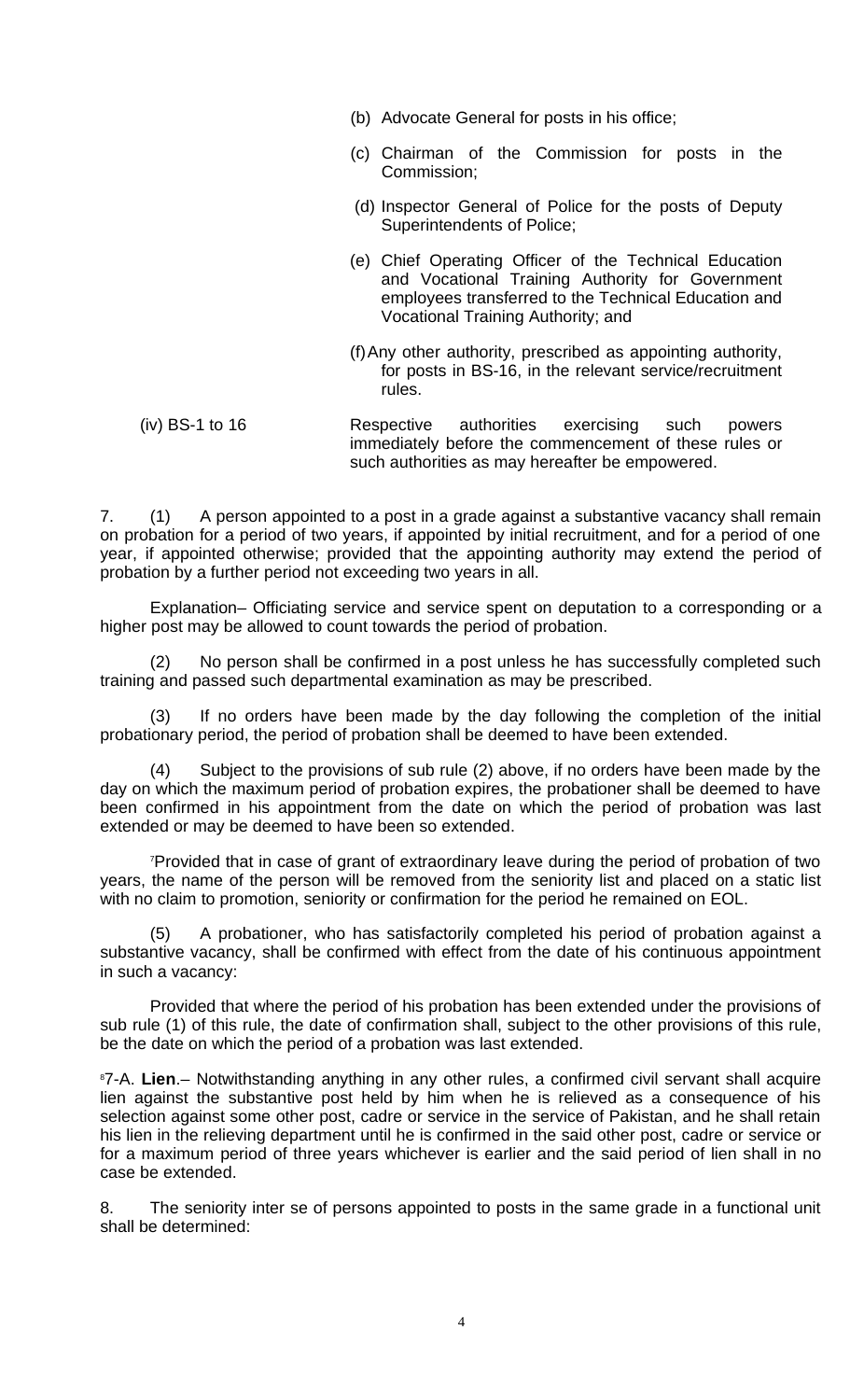(1) (a) In the case of persons appointed by initial recruitment, in accordance with the order of merit, assigned by the selection authority provided that persons selected for appointment to the grade in an earlier selection shall rank senior to the persons selected in a later selection; and

(b) in the case of persons appointed otherwise, with reference to the dates of their continuous appointment in the grade; provided that if the date of continuous appointment in the case of two or more persons appointed to the grade is the same, the older if not junior to the younger in the next below grade, shall rank senior to the younger person.

Explanation I– If a person junior in a lower grade is promoted to a higher grade on ad hoc basis, in the public interest, even though continuing later permanently in the higher grade, it would not adversely affect the interest of his seniors in the fixation of his seniority in the higher grade.

Explanation II– If a person junior in a lower grade is promoted to higher grade by superseding his senior and subsequently the latter is also promoted, the promoted first shall rank senior to the one promoted subsequently.

Explanation III– Subject to the provisions of rule 14 of these rules, a junior appointed to a higher grade shall be deemed to have superseded his senior only if both the junior and the senior were considered for the higher grade and the junior was appointed in preference to the senior.

(2) The seniority of the persons appointed by initial recruitment to the grade vis-à-vis those appointed otherwise shall be determined with reference to the date of continuous appointment to the grade; provided that if two dates are the same, the person appointed otherwise shall rank senior to the person appointed by initial recruitment; provided further that inter se seniority of person belonging to the same category will not be altered.

Explanation– In case a group of persons is selected for initial appointment at one time, the earliest date on which any one out of the group joined the service will be deemed to be the date of appointment of all persons in the group. Similarly in case a group of persons is appointed otherwise at one time in the same office order the earliest date on which any one out of the group joined the service will be deemed to be the date of appointment of all persons in the group. And the persons in each group will be placed with reference to the continuous date of appointment as a group in order of their inter se seniority.

(3) Notwithstanding the provisions of this rule, the seniority lists already prepared in accordance with the rules applicable immediately before the commencement of these rules shall be construed as seniority lists for the respective new grades in respect of persons already in service and amendments therein shall continue to be made in accordance with those rules to settle inter se seniority disputes among them.

[9](#page-9-8)Provided further that in case of extraordinary leave without pay beyond 5 years, the name of the person to whom such leave is granted will be removed from the seniority list and placed on a separate static list with no claim to promotion or to seniority over any junior who may be promoted during this period and his name will be brought back on the seniority list only after he resumes duty on return and his seniority shall be determined after deducting the period he remained on EOL beyond 5 years. If approved for promotion he will not regain his seniority.

### **PART-II**

### **APPOINTMENT BY PROMOTION TRANSFER OR DEPUTATION**

<span id="page-4-1"></span>9.  $10 \frac{(1)}{10}$  $10 \frac{(1)}{10}$  Appointments by promotions or transfer to posts in various grades shall be made on the recommendations of the appropriate Committee or Board.

 $11$  (2) Omitted

10. Only such persons as possess the qualifications and meet the conditions laid down for the purpose of promotion or transfer to a post shall be considered by the Selection Authority.

<span id="page-4-0"></span>[12](#page-9-11) 10-A. **Appointment on acting charge basis**.– (1) Appointment on acting-charge basis may be made in the manner hereinafter prescribed.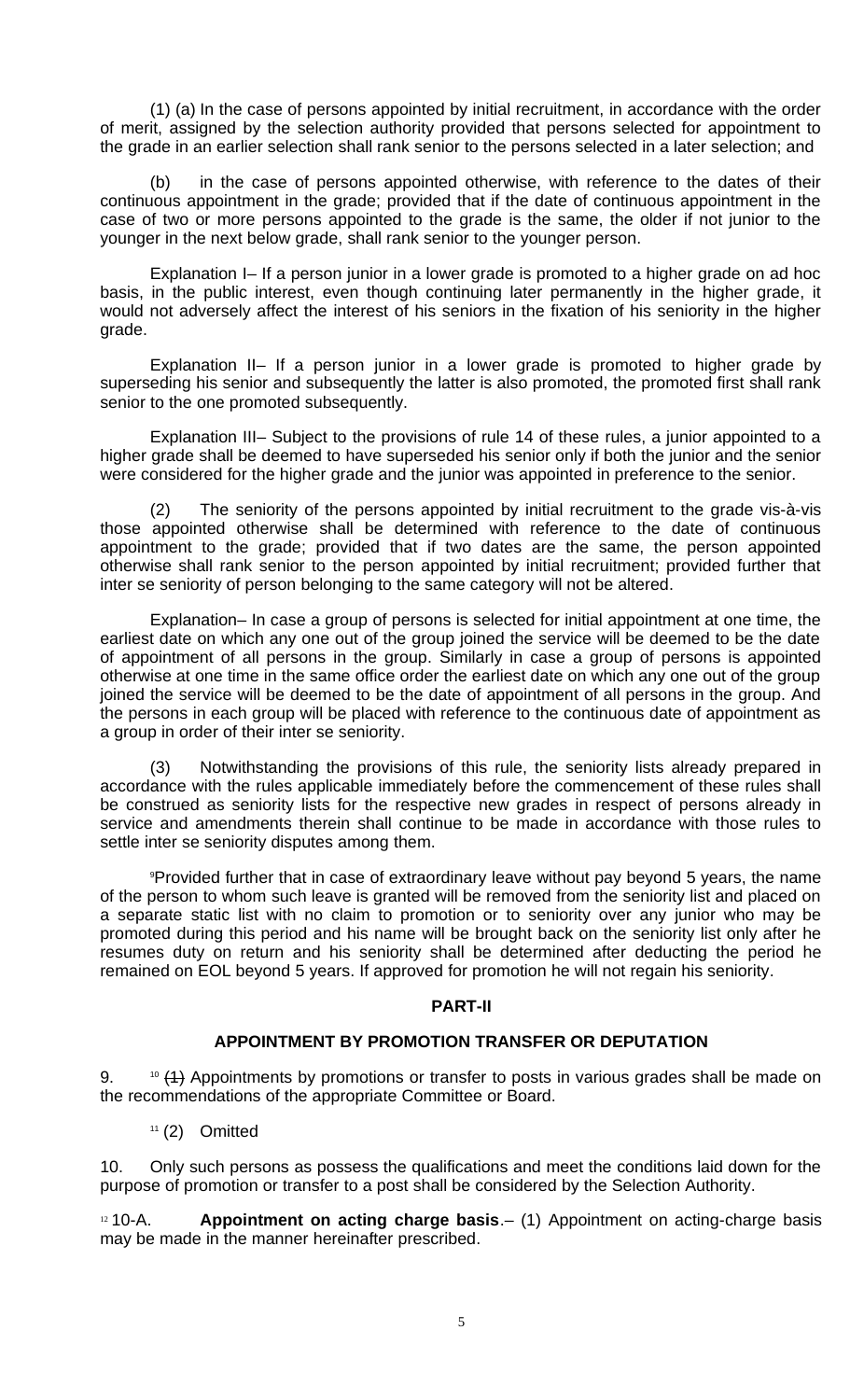$13(2)$  $13(2)$  The appointing authority may fill a post reserved for departmental promotion by appointing on acting-charge basis, the most senior civil servant of the cadre or service concerned, who possesses at least three fourth of the prescribed length of service or the experience for the post or both, as the case may be, and is otherwise eligible for promotion except for the prescribed length of service and the experience.

(3) Where the appointing authority is satisfied on report of the selecting authority that no suitable officer is available to fill a post in a grade 17 and above reserved under the rules to be filled by initial recruitment and it is expedient not to allow the post to remain unfilled, it may appoint to that post on acting-charge basis the most senior officer eligible for promotion to that post.

(4) No appointment on acting charge basis shall be made against a post which is likely to remain vacant for period of less than six months.

(5) No appointment on acting charge basis shall be made without the recommendations of the Departmental Promotion Committee or the Provincial Selection Board as the case may be, but such appointment shall not be deemed to have been made on regular basis for any purpose nor shall confer any right for regular appointment.

<span id="page-5-1"></span>**[14](#page-9-13)**10-B.**Appointment on current charge basis**.– (1) Where a post is likely to remain vacant for a period of less than **[15](#page-9-14)**one year and the appointing authority does not consider it expedient to make an appointment on ad hoc basis, it may appoint the senior most civil servant, who in the opinion of the appointing authority, is eligible and suitable for promotion under the relevant rules, on current charge basis.

(2) An appointment made on current charge basis shall come to an end on appointment of a person on regular basis or on the expiry of <sup>[16](#page-9-15)</sup>one year, whichever is earlier.

 $1711.$  $1711.$  Appointment by transfer may be made if transfer is prescribed in the relevant service rules as a method of appointment to such post:

(i) from one functional unit to another functional unit if the person holds an appointment on regular basis in the same basic scale and rank as that of the post to which appointment by transfer is proposed to be made provided he possesses the qualifications prescribed for initial recruitment to such posts; or

(ii) from amongst persons holding appointments in Federal Government and other provinces of Pakistan if the person fulfills conditions of appointment to the post to which he is transferred and satisfies such other conditions as may be laid down by the Government in this respect:

Provided that persons holding posts in All Pakistan Unified Grades may be appointed by transfer to a certain number of posts as may be determined from time to time.

12. Until the rules laying down the qualifications and other conditions for the purposes of promotion are made, no person shall be promoted to a post in higher grade on regular basis unless he has passed such test as may be specified by the appointing authority to be conducted by the selection authority:

Provided that the Government may dispense with the requirement of passing the test in relation to such posts as may be specified.

<span id="page-5-0"></span>13. **Appointment on officiating basis**.– (i) Where a post falls vacant as a result of deputation, <sup>[18](#page-9-17)</sup>posting outside cadre, leave, suspension or appointment on acting-charge basis of the [19](#page-9-18)(regular) incumbent or is reserved under the rules to be filled by transfer, if none is available for transfer, the appointing authority may make appointment by promotion against such post on officiating basis:

<sup>[20](#page-9-19)</sup>Provided that a post reserved for regular promotion, on deferment of a civil servant due to any reason, may be filled by promotion on officiating basis.

(ii) No person shall be promoted on officiating basis unless he possesses the qualifications and experience prescribed for the post and his promotion as such is approved by the chairman of the appropriate selection authority.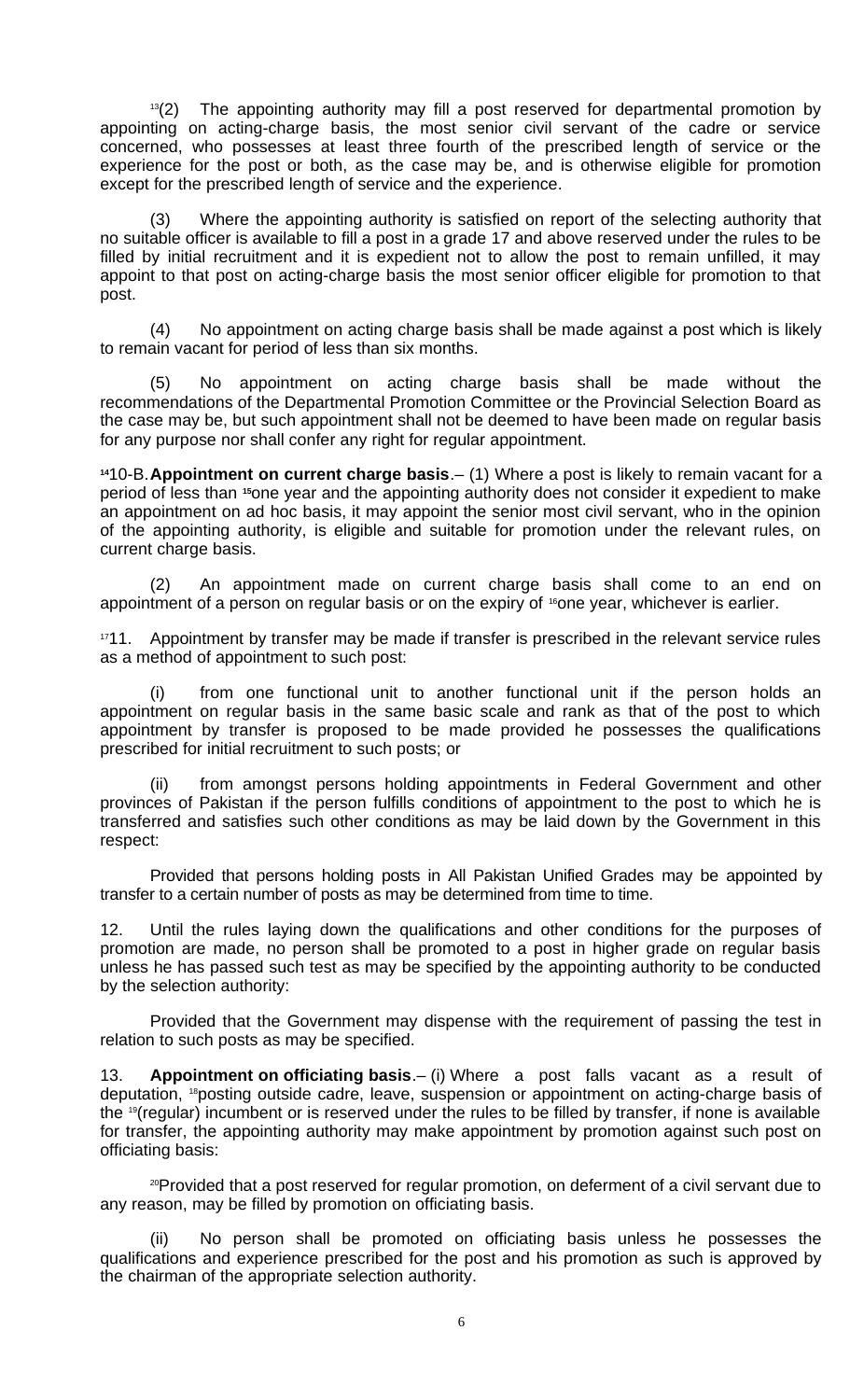(iii) An officiating promotion shall not confer any right of promotion on regular basis but shall be liable to be terminated as soon as a person becomes available for promotion on regular basis.

(iv) Officiating promotion shall be made on the same terms and conditions as to pay as are prescribed for regular appointment by promotion.

 $2114$  $2114$ . All persons holding posts in the same functional unit who possess the minimum qualifications and experience prescribed for a higher post reserved for departmental promotion, shall be eligible to compete for promotion in the manner and subject to the conditions as may be prescribed.

**[22](#page-9-21)**14-A. Out of turn promotion.–

Omitted.

 $2315.$  $2315.$  (1) A person in the service of an autonomous or semi-autonomous organization or Federal Government or other provinces, who possesses minimum educational qualifications, experience or, comparable length of service prescribed for the post shall be eligible for appointment to the said post on deputation, for a period not exceeding three years at a time, on such terms and conditions as may be sanctioned by the Government in consultation with the lending organization.

(2) Subject to any rules or orders on the subject issued by the Government, a civil servant who fulfills the conditions and is considered suitable may be sent on deputation  $24$ for a period not exceeding three years to an autonomous or semi-autonomous organization established by law or to Federal Government or other province on such terms and conditions, as may be decided by appointing authority in consultation with the borrowing organization.

Provided that <sup>[25](#page-9-24)</sup>leave and pension contribution shall invariably be made by the borrowing organization;

<sup>[26](#page-9-25)</sup>Provided further that a civil servant sent on deputation shall automatically be treated as repatriated after completion of normal or extended period of deputation and any delay on the part of deputationist in reporting back to his parent department shall be considered as an absence from duty.

### **PART-III**

# **INITIAL APPOINTMENT**

<span id="page-6-1"></span> $2716$  $2716$ . Initial recruitment to the posts in Grade 16 and above and such other posts in BS-11 to BS-15 as are notified by the Government, except those which, under the Punjab Public Service Commission (Functions) Rules, 1978, do not fall within the purview of the Commission or which are specified to be filled without reference to the Commission, shall be made on the basis of the examination or test conducted by the Commission.

17. Initial appointment to all posts in grades 1 and above except those filled under rule 16, shall be made on the basis of examination or test to be held by the appropriate committee or the board, as the case may be, after advertisement of the vacancies in newspapers, or in the manner to be determined by the Government.

<span id="page-6-0"></span><sup>[28](#page-9-27)</sup>17.A. Notwithstanding anything contained in any rule to the contrary, whenever a civil servant dies while in service or is declared invalidated/incapacitated for further service, one of his unemployed children <sup>[29](#page-9-28)</sup>or his widow/wife may be employed by the Appointing Authority against a post to be filled under rules 16 and 17 for which he/she possesses the prescribed qualification and experience and such child  $30$ or the widow/wife may be given 10 additional marks in the aggregate by the Public Service Commission or by the appropriate Selection Board or Committee provided he/she otherwise qualifies in the test/examination and/or interview for posts in BS-6 and above.

Provided further that one child <sup>[31](#page-9-30)</sup>or widow/wife of a Government servant who dies while in service or is declared invalidated/incapacitated for further service shall be provided a job against posts in BS-1 to 5 <sup>[32](#page-9-31)</sup>and the posts of Junior Clerks (BS-7) in the department in which the deceased Government servant was working, without observance of formalities prescribed under the rules/procedure. Provided such child <sup>[33](#page-9-32)</sup>or the widow/wife is otherwise eligible for the post.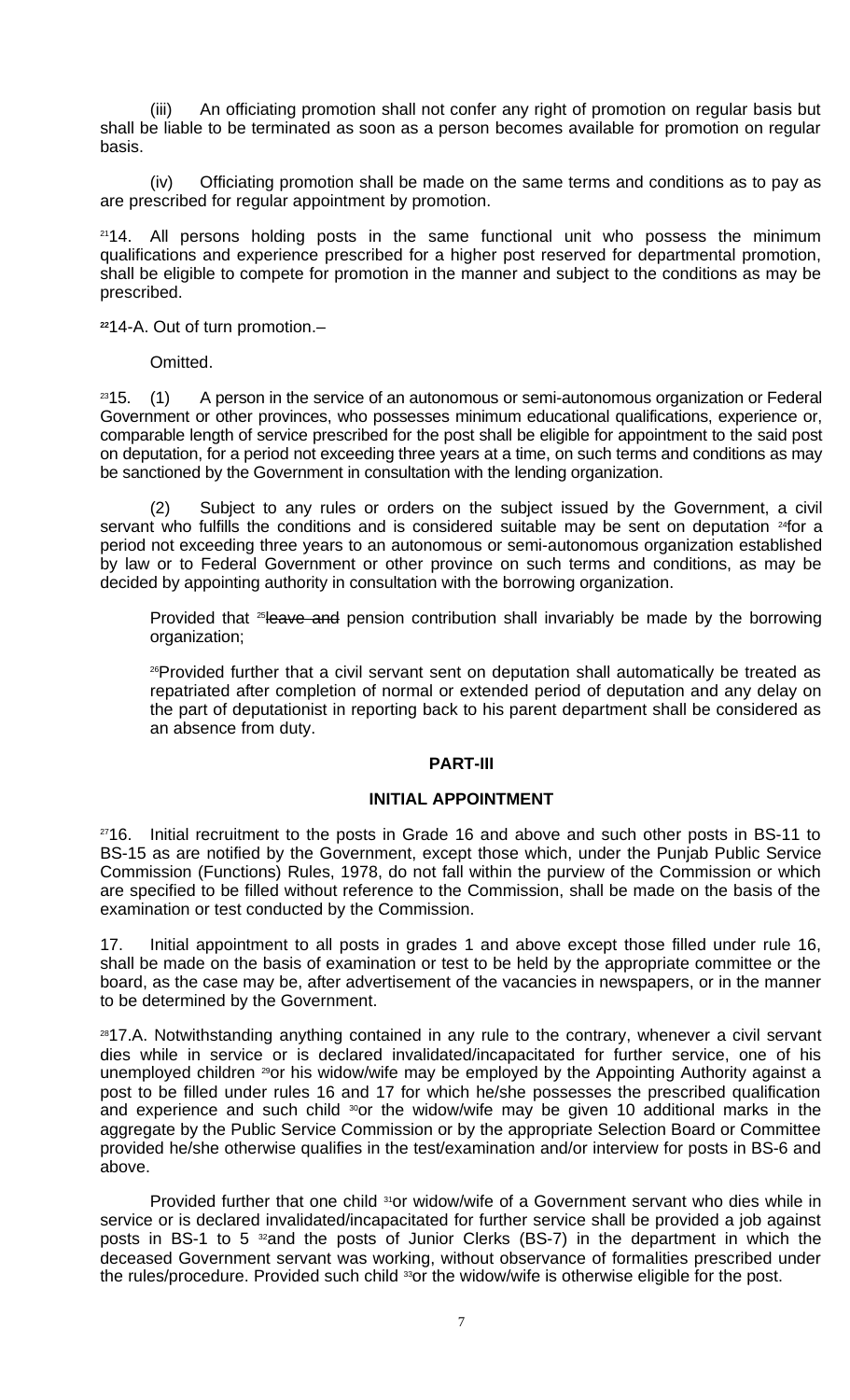<span id="page-7-2"></span>[34](#page-9-33)18. (1) A candidate for initial appointment to a post must possess the prescribed educational qualifications and experience and also, except as provided in the rules framed for the purpose of relaxation of age limit, must be within the age limit as laid down for the post:

Provided that experience, where prescribed, would include equivalent experience, to be determined by the Government in a profession or in the service of an autonomous or semiautonomous organization or a private organization.

(i) Where recruitment is to be made on the basis of a written examination, age shall be reckoned as on the first of January of the year in which the examination is proposed to be held; and

(ii) in other cases, as on the last date fixed for submission of applications for appointment.

<sup>[35](#page-9-34)</sup>19. (1) No person shall be appointed to a post unless he is a citizen of Pakistan, provided that this restriction may be relaxed by Government in suitable cases.

(2) No person, who has married a foreign national shall be appointed to a post; provided that this restriction may be relaxed by Government in case of a person who has married a citizen of India <sup>[36](#page-9-35)</sup>or citizen of Bangladesh.

20. Vacancies in various posts shall be filled from persons domiciled in the Province of the Punjab in accordance with merit; provided that for a period not exceeding [37](#page-9-36)20 years from the commencing day of Constitution of the Islamic Republic of Pakistan, such posts may be reserved for persons domiciled in such areas as may be specified.

21. A candidate for appointment must be in good mental and bodily health and free from any physical defect likely to interfere with the discharge of his duties. A candidate who after such medical examination as Government may prescribe is found not to satisfy these requirements shall not be appointed.

<span id="page-7-1"></span> $3821.A$  $3821.A$  (1) No person, not already in Government service, shall be appointed to a post unless he produces a certificate of character from the Principal Academic Officer of the academic institution last attended and also certificates of character from two responsible persons not being his relatives who are well acquainted with his character and antecedents.

(2) Notwithstanding anything in sub rule (1) an appointment by initial recruitment shall be subject to the verification of character and antecedents of the candidate or the person appointed to the satisfaction of the appointing authority.

 $39(3)$  $39(3)$  Alteration in the date of birth.

The date of birth once recorded at the time of joining Government service shall be final and thereafter no alteration in the date of birth of a civil servant shall be permissible.

<span id="page-7-0"></span> $40(4)$  $40(4)$  The appointing authority shall complete the process of appointment within one hundred and ninety days from the date of issue of recommendations by the Punjab Public Service Commission and no request for extension in the joining time as specified in the offer of appointment shall be entertained.

(5) If a person to whom offer of appointment has been issued fails to join his post within the period specified in the said offer of appointment, his selection shall automatically stand cancelled.

[41](#page-9-40)21.B.**Change of Name**.— (1) At any time during service, the Chief Minister, in case of an Administrative Secretary, and the Administrative Secretary in all other cases may accept the change of the name of a civil servant on the basis of the change effected in the academic records and the computerized national identity card issued under the National Database and Registration Authority Ordinance 2000 (VIII of 2000) of such a civil servant:

Provided that the change of the name of a female civil servant as a result of her marriage or divorce, may be accepted only on the basis of the change effected in the computerized national identity card.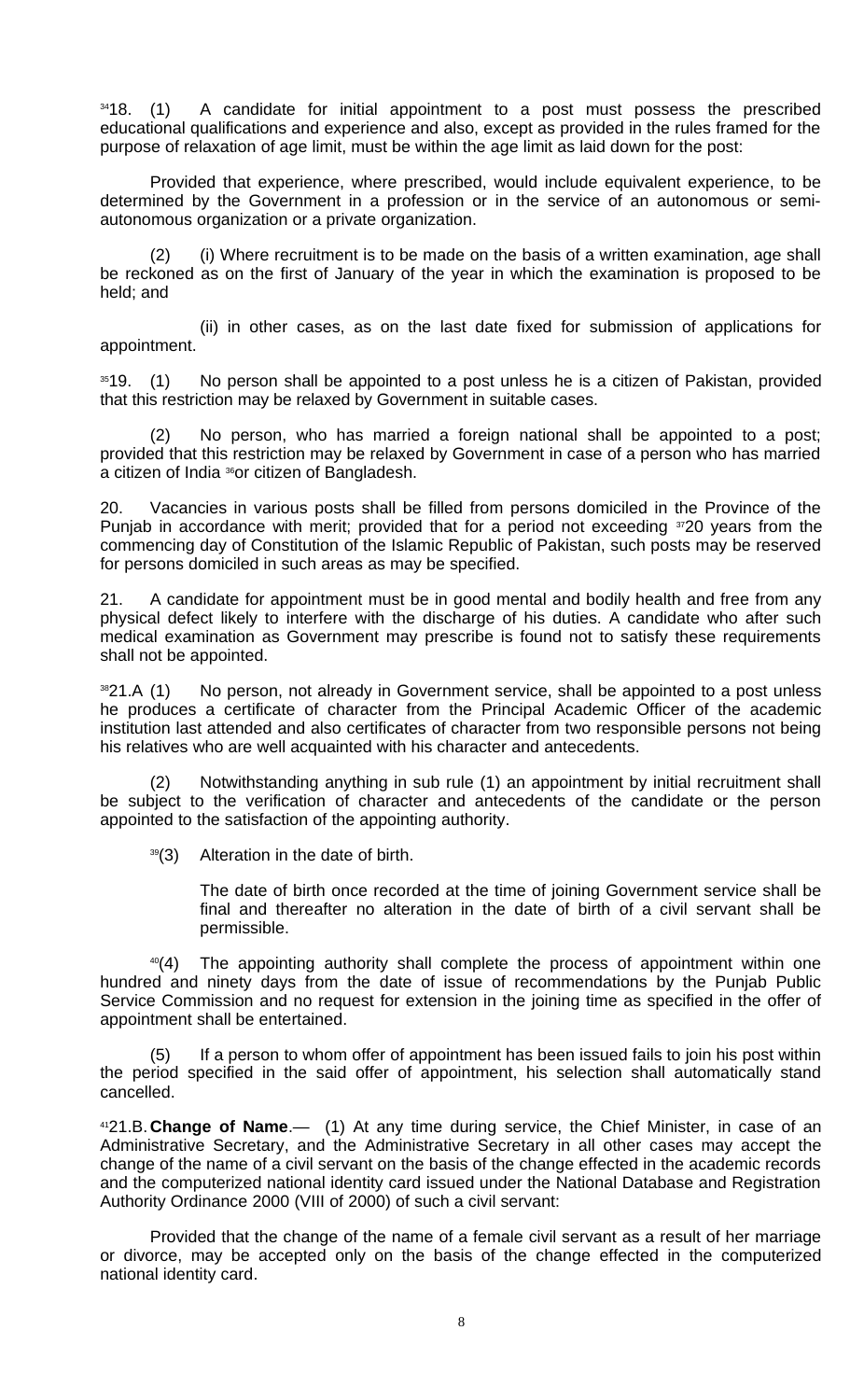(2) A change of name in terms of sub-rule (1) shall be duly notified.

### **PART-IV**

## **AD HOC APPOINTMENTS**

<span id="page-8-0"></span>22. (1) When a post is required to be filled, the appointing authority shall forward a requisition to the selection authority immediately after decision is taken to fill the post.

(2) After forwarding a requisition to the selection authority, the appointing authority may, if it considers necessary in the public interest, fill the post on ad hoc basis for a period not exceeding <sup>[42](#page-9-41)</sup>one year pending nomination of a candidate by the selection authority:

Provided:

- (1) the vacancy is advertised properly in the newspapers;
- (2) the appointment is made of a person duly qualified in accordance with the provisions of the rules and orders applicable to the post;
- (3) the selection is made on the basis of merit determined by objective criteria;
- (4) the appointment order certifies that a requisition has been sent to the selection authority; and
- (5) the appointment is made subject to revocation at any time by the competent authority;

Provided further that ad hoc appointment shall not confer any right on the persons so appointed in the matter of regular appointment to the same post nor the service will count towards seniority in the grade.

[43](#page-9-42)(3) Deleted.

### **PART-V**

### **RELAXATIONS**

23. <sup>[44](#page-9-43)</sup>The Chief Minister may, for special reasons to be recorded in writing, relax any of the rules in any individual case of hardship, to the extent prescribed by him.